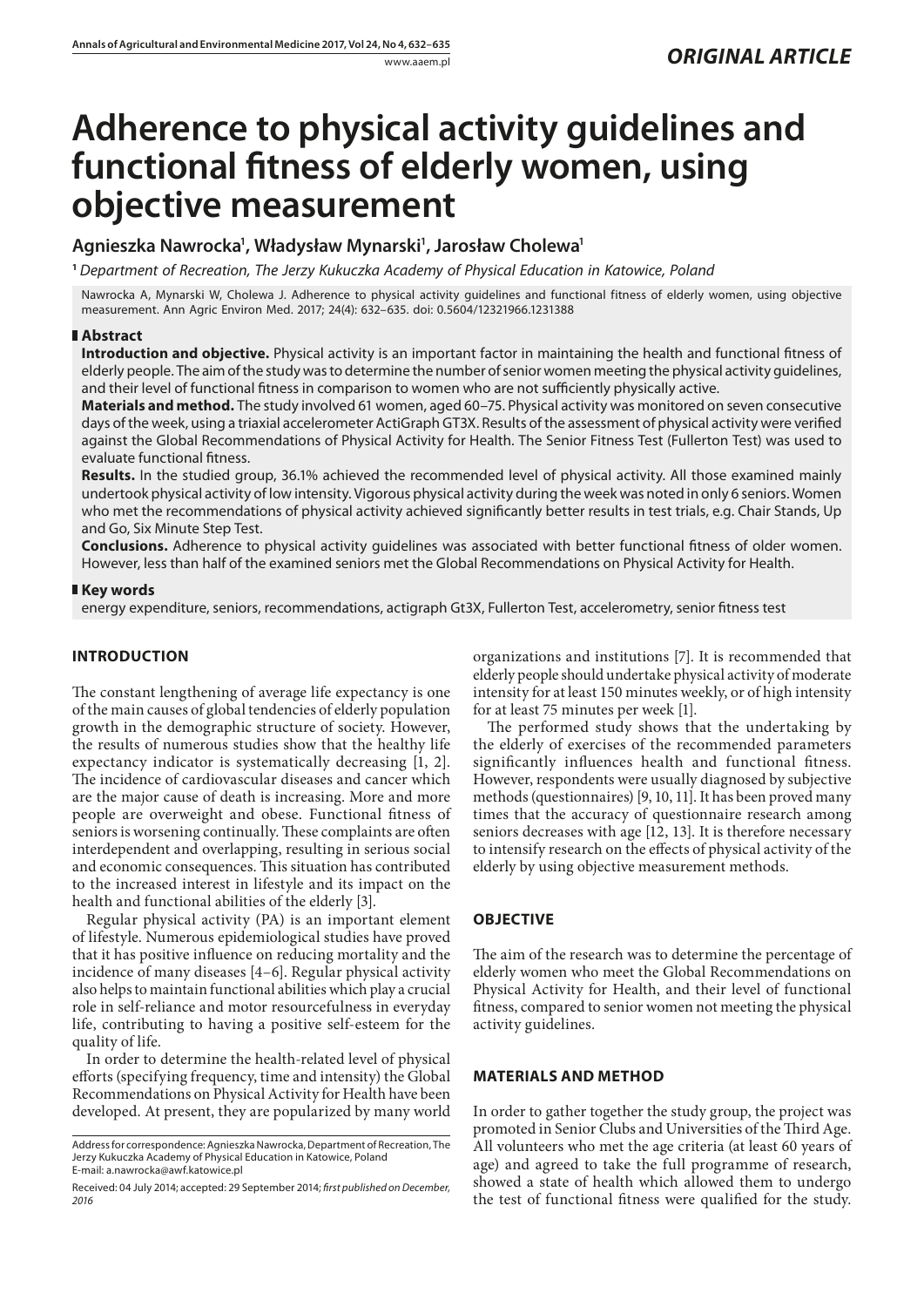The full research programme was completed by 61 women, aged 60–75 years. The project was positively assessed by the Bio-Ethic Committee of the Jerzy Kukuczka Academy of Physical Education, in Katowice, Poland.

Physical activity was monitored for 7 consecutive days of the week by a triaxial accelerometer ActiGrpah GT3X, attached to the waist. This device records acceleration of the body: sagittally, frontally and laterally, and is equipped with an inclinometer which identifies changes in body position. On the basis of these parameters, weekly and daily energy expenditures were calculated in kilocalories (Kcal), as well as the number of steps performed by using the programme Actilife 5.0 Software. In order to compare the PA measurement results to those recommended by the WHO, intensity levels were set by undertaken physical activity. Cut points: 2,020–5,998 count/min for moderate intensity activity (MPA) and >5,999 count/min for high intensity of activity (VPA) were taken [14].

Estimated parameters of physical activity (frequency, duration in one day and the intensity of effort) were interpreted on the basis of the PA guidelines, which allowed classification of each woman as sufficiently or insufficiently physically active. Senior women performing moderate physical effort (MPA) for at least 150 minutes per week, or intensive physical efforts (VPA) for at least 75 minutes per week, or an appropriate (tantamount) combination of the efforts of moderate and high intensity, were classified as sufficiently physically active.

Senior Fitness Test (SFT – Fullerton Test) for people over 60 years of age [15] was applied to assess functional performance. This test allows for assessment of strength and flexibility of lower and upper body, dynamic balance and aerobic endurance. The following trial tests were performed [15]:

- 1) 30-Second Chair Stand to assess lower body strength. Number of full stands in 30 seconds with arms folded across he chest.
- 2)Arm Curl to assess upper body strength. Number of full curls in 30 seconds holding a hand weight of 2 kg.
- 3)Back Scratch to assess upper body flexibility. With one hand reaching over the shoulder and the other hand in the middle of the back. The result of this trial was the number of centimeters between extended middle fingers (+ or -).
- 4)Chair Sit and Reach to assess lower body flexibility. Test was performed in a sitting position in front of a chair, with one leg extended and hands reaching as far as possible toward toes. The result of this trial was the distance calculated in centimeters (+ or -) between extended fingers and tip of the toes.
- 5)8-Foot Up and Go to asses agility / dynamic balance. Number of seconds required to get up from the chair, walk 8 feet distance (2.44 m), turn and return to the seated position.
- 6)6-Minute Walk to assess aerobic endurance. The result of this test was distance in meters walked in 6 minutes around 40 meters course. This test was performed on a different day than the others. Immediately before and after completing the march, heart rate was measured by bulbar heart monitor, and the examined women evaluated the severity of subjective feeling of effort in a 20-point Borg scale.

These trials, except for the 6-minute walk, were performed twice, and the better results were selected for analyses.

**Statistical Analysis.** For all quantitative variables, basic parameters of descriptive statistics were calculated: arithmetic mean (Mean) and standard deviation (SD). In assessment of the intergroup, differentiation (criteria for age and level of PA) Kruskal-Wallis and Mann Whitney tests were used. Statistical analyses were performed on IBM SPSS. P-value was set at a 5% level of significance.

#### **RESULTS**

No significant variation of the basic parameters of somatic build in different age groups was found (Tab. 1). Average BMI values were slightly higher than those adopted by the WHO and indicated overweight in some examined women, which is typical for this age.

| Table 1. Characteristics of somatic parameters in examined women acc. |  |
|-----------------------------------------------------------------------|--|
| to age groups                                                         |  |

|                         | Age [years]      |           |                  |      |                  |           |                |           |  |  |
|-------------------------|------------------|-----------|------------------|------|------------------|-----------|----------------|-----------|--|--|
|                         | $60 - 64$ (n=24) |           | $65 - 69$ (n=23) |      | $70 - 75$ (n=14) |           | Total $(n=61)$ |           |  |  |
|                         | Mean             | <b>SD</b> | Mean             | SD   | Mean             | <b>SD</b> | Mean           | <b>SD</b> |  |  |
| Age [years]             | 61.83            | 1.40      | 66.87            | 1.42 | 72.43            | 1.70      | 66.16          | 4.36      |  |  |
| Body Height [cm] 160.79 |                  | 5.15      | 158.96           | 4.69 | 159.57           | 3.03      | 159.82         | 4.57      |  |  |
| Body Weight [kg]        | 70.71            | 11.92     | 64.07            | 9.07 | 72.90            | 11.27     | 68.71          | 11.23     |  |  |
| Body Fat [%]            | 35.83            | 7.14      | 34.25            | 4.82 | 38.55            | 7.78      | 35.86          | 6.62      |  |  |
| BMI [ $kg/m2$ ]         | 27.62            | 4.47      | 26.58            | 2.85 | 28.63            | 4.26      | 27.08          | 4.01      |  |  |
| $*_{n}$ -0.05           |                  |           |                  |      |                  |           |                |           |  |  |

\*p<0.05

Analysis of physical activity parameters monitored by accelerometer indicated a high dispersion of results (Tab. 2). Women performed most physical activity of low intensity  $(*4* MET)$ , while vigorous physical activity  $(> 6$  MET) in the monitored week was observed only in 6 seniors (9.8%). Interpretation of the level of physical activity parameters examined in relation to the physical activity guidelines, revealed that 36% of the women met the criteria for the Global Recommendations on Physical Activity for Health (Tab.2).

**Table 2.** Characteristics of physical activity parametersandthe percentage ofmeeting thePAguidelinesin examined women

|                      |    |               |        | SD     | Meetcriteria |      | Not meetcriteria |      |
|----------------------|----|---------------|--------|--------|--------------|------|------------------|------|
|                      | N  | $\frac{0}{0}$ | Mean   |        | N            | $\%$ | N                | %    |
| WPA [kcal/week]      | 61 | 100           | 2094.9 | 909.29 |              |      |                  |      |
| DPA [kcal/week]      | 61 | 100           | 299.28 | 129.90 |              |      |                  |      |
| WNS [nr/week]        | 61 | 100           | 50571  | 21689  |              |      |                  |      |
| DNS [nr/week]        | 61 | 100           | 7224.4 | 3098.4 |              |      |                  |      |
| LPA [min/week]       | 61 | 100           | 189.6  | 75.6   |              |      |                  |      |
| MPA [min/week]       | 59 | 96.7          | 130.1  | 113.9  |              |      |                  |      |
| VPA [min/week]       | 6  | 9.8           | 11.67  | 12.66  |              |      |                  |      |
| <b>PA Guidelines</b> |    |               |        |        | 22           | 36.1 | 39               | 63.9 |
|                      |    |               |        |        |              |      |                  |      |

WPA – weekly physical activity; DPA – daily physical activity; WNS – weekly number of steps; DNS – daily number of steps; LPA – low physical activity; MPA – moderate physical activity; VPA – vigorous physical activity

The recommendations on physical activity for health include only moderate (MPA) and vigorous physical activity (VPA). Detailed analysis within these levels of physical activity showed that in women who did not meet the PA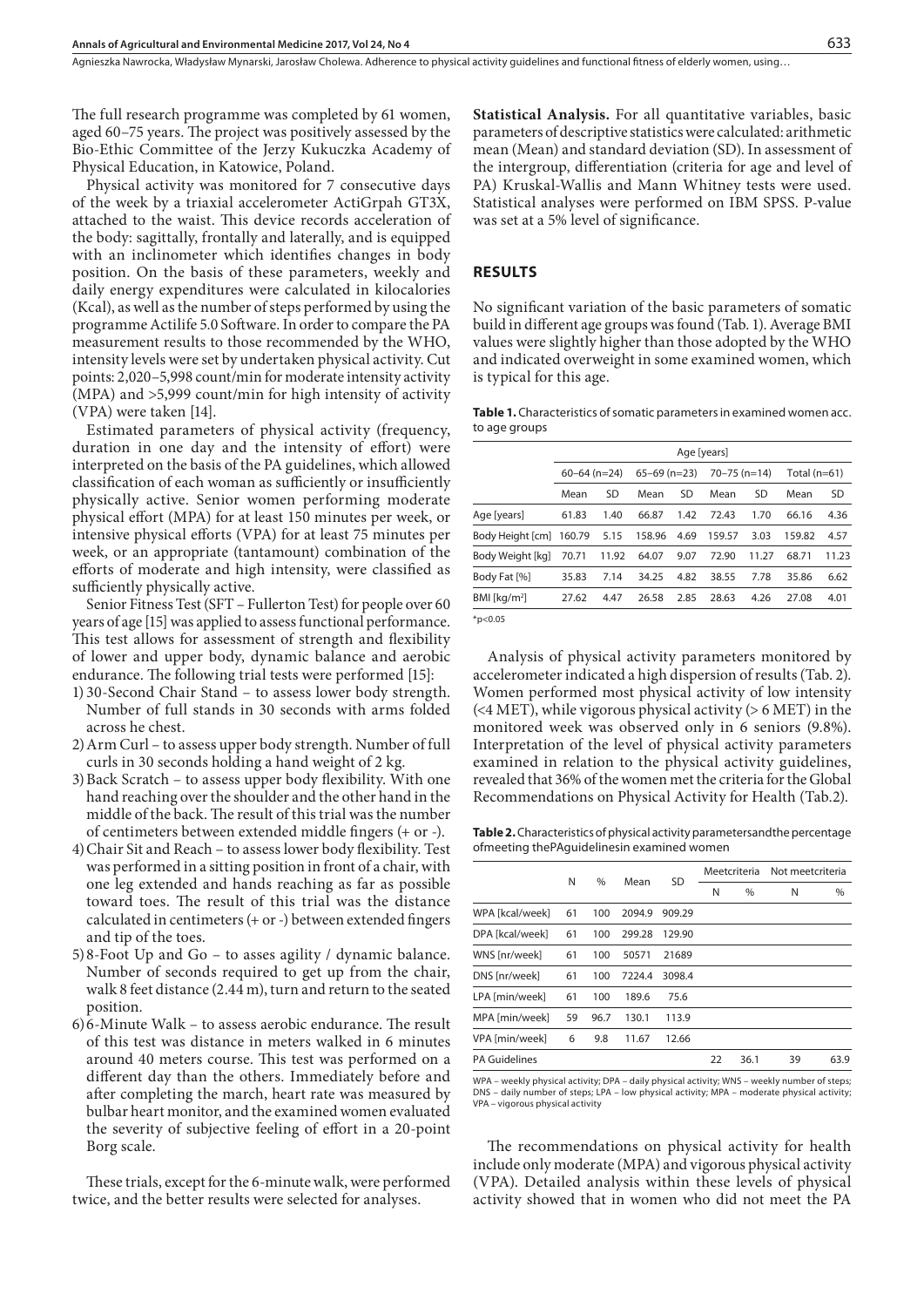recommendations, the monitoring equipment did not register within a week any vigorous activity, and moderate activity was undertaken by an average of 60 minutes during the week (8.5 min/day) (Fig. 1).



**Figure 1.** Weekly moderate and vigorous physical activity in women who met and those who did not meet physical activity enhancing criteria.

PA – physical activity; MPA – moderate physical activity; VPA – vigorous physical activity.

Senior women who met the recommendations of the Global Recommendations on Physical Activity for Health achieved better results in all the tests of functional fitness, assessed by the Senior Fitness Test (Tab. 3). However, statistical significance was found only in the tests: Getting up from a Chair (power unit efficiency evaluation of the lower limbs), Up and Go (assessing dynamic balance) and Six Minute Step Test (assessing aerobic endurance). Moreover, those examined who met the criteria of physical activity, compared to the insufficiently active women covered, on average, a longer distance in the 6-minute walk test and obtained a similar value of post-effort induced heart rate. These women also declared a significantly lower feeling of fatigue after the trial (Tab. 3).

**Table 3.** Differentiated level of functional fitness in women meeting and not meeting physical activity guidelines

|                              | <b>PA Recommendations</b>     |       |                           |       |       |  |  |  |
|------------------------------|-------------------------------|-------|---------------------------|-------|-------|--|--|--|
|                              | Not meet criteria<br>$(n=39)$ |       | Meet criteria<br>$(n=22)$ |       |       |  |  |  |
|                              | Mean                          | SD    | Mean                      | SD    | p     |  |  |  |
| Chair Stand [nr of rep.]     | 17.41                         | 3.04  | 19.59                     | 3.76  | 0.044 |  |  |  |
| Arm Curl [nr of rep.]        | 22.10                         | 4.01  | 22.86                     | 3.04  | 0.587 |  |  |  |
| Chair Sit and Reach [cm +/-] | 4.82                          | 9.89  | 8.09                      | 7.22  | 0.157 |  |  |  |
| Up and Go $[s]$              | 4.88                          | 0.37  | 4.54                      | 0.38  | 0.001 |  |  |  |
| BackScratch Test [cm +/-]    | $-2.04$                       | 6.28  | 0.07                      | 5.22  | 0.410 |  |  |  |
| Six Minute Step Test - TM6:  |                               |       |                           |       |       |  |  |  |
| Distance [m]                 | 508.85                        | 44.93 | 556.27                    | 43.97 | 0.000 |  |  |  |
| HeartRatebefore TM6          | 70.03                         | 7.21  | 67.77                     | 5.72  | 0.351 |  |  |  |
| HeartRateafter TM6           | 120.87                        | 10.56 | 121.59                    | 8.26  | 0.792 |  |  |  |
| Borg Scale [pkt]             | 12.54                         | 1.14  | 11.82                     | 1.01  | 0.018 |  |  |  |

#### **DISCUSSION**

The study shows that more than one-third of senior women meet weekly health-enhancing physical activity recommendations. Analysis of world literature indicates

that comparing the percentages of people engaging in health-enhancing physical activity is difficult due to the multiplicity of methods of assessment and recommendations (recommendations), according to which the results are interpreted. Sun and Norman [16], by making a meta-analysis during 2001–2011 concerning the implementation of the recommendations of physical activity by persons over 60 years of age, that the criteria for health-promoting interests ranged in extreme cases from 2.4 – 83%.

Using objective measurements (accelerometer) of physical activity, the criterion of taking at least 150 minutes MVPA per week was met the 2.5% of people over the age of 65 in the UK [17]. Davis and Fox [18], based on the same recommendations, estimated that PA guidelines were met by 1.84% of senior citizens from France and Italy. Colley and Garriguet [19] found that the desired health physical activity was undertaken by 13.1% of seniors in Canada, including 12.6% of women aged 60–79 years.

Different results were obtained by Hurtig-Wennlof and Hagstromer [20], who observed the recommended physical activity in up to 87% of seniors in Sweden; the research, however, concerned a much smaller group (n = 54) compared to other presented analyses in which the number of examined ranged from 200 – 900 seniors. Moreover, in all the abovequoted studies, different criteria were used to verify the activity of the various levels of intensity. Tucker and Welk [21], for the level of MVPA accepted values of >2020 counts/ min, while Harrisand Owen [17] >2,000 counts/min, Davis and Fox [18] >1,952 counts/min, Colley and Garriguet [19] >1,535 count/min, and Hurtig-Wennlof and Hagstromer [20] > 760 count/min. The inclusion of such low value probably contributed to the high proportion of Swedish seniors meeting the criteria for health-enhancing physical activity. On the other hand, the results of the 'SHARE 50 + in Europe' project carried out in 13 European countries, also indicated that the highest levels of MVPA were presented by seniors in Sweden and Switzerland. In the ranking, Poland was placed in the last place [22].

Despite the diversity of the PA assessment procedures listed in most studies conducted in large populations using accelerometers, the proportion of seniors meeting criteria for health-enhancing physical activity did not exceed an average of 15%. The results of the presnted study, in which 36% of seniors met the Global Recommendations on Physical Activity for Health, can therefore be considered as optimistic. This may be due to the specific nature of the study group, whose participants were from institutions focused on various forms of activating seniors (Universities of the Third Age, Senior Clubs). On the other hand, participation in the study was voluntary, and the condition was to agree on implementing the full programme of tests, including tests of physical fitness. It can be assumed that some physically inactive women, with a low level of physical fitness, deliberately resigned from participation in the study.

The dependence between physical activity and functional fitness has also been the subject of many studies. Milanovic and Pantelic [23] pointed out the relationship of weekly physical activity with the results of all SFT tests, in particular, the 'Chair Stand', 'Arm Curl', and attempts to assess dynamic balance. Implementation of the PolSenior 6-month programme of recreation led to a significant improvement in all test results SFT [24]. In the current research, meeting physical activity guidelines also significantly differentiated